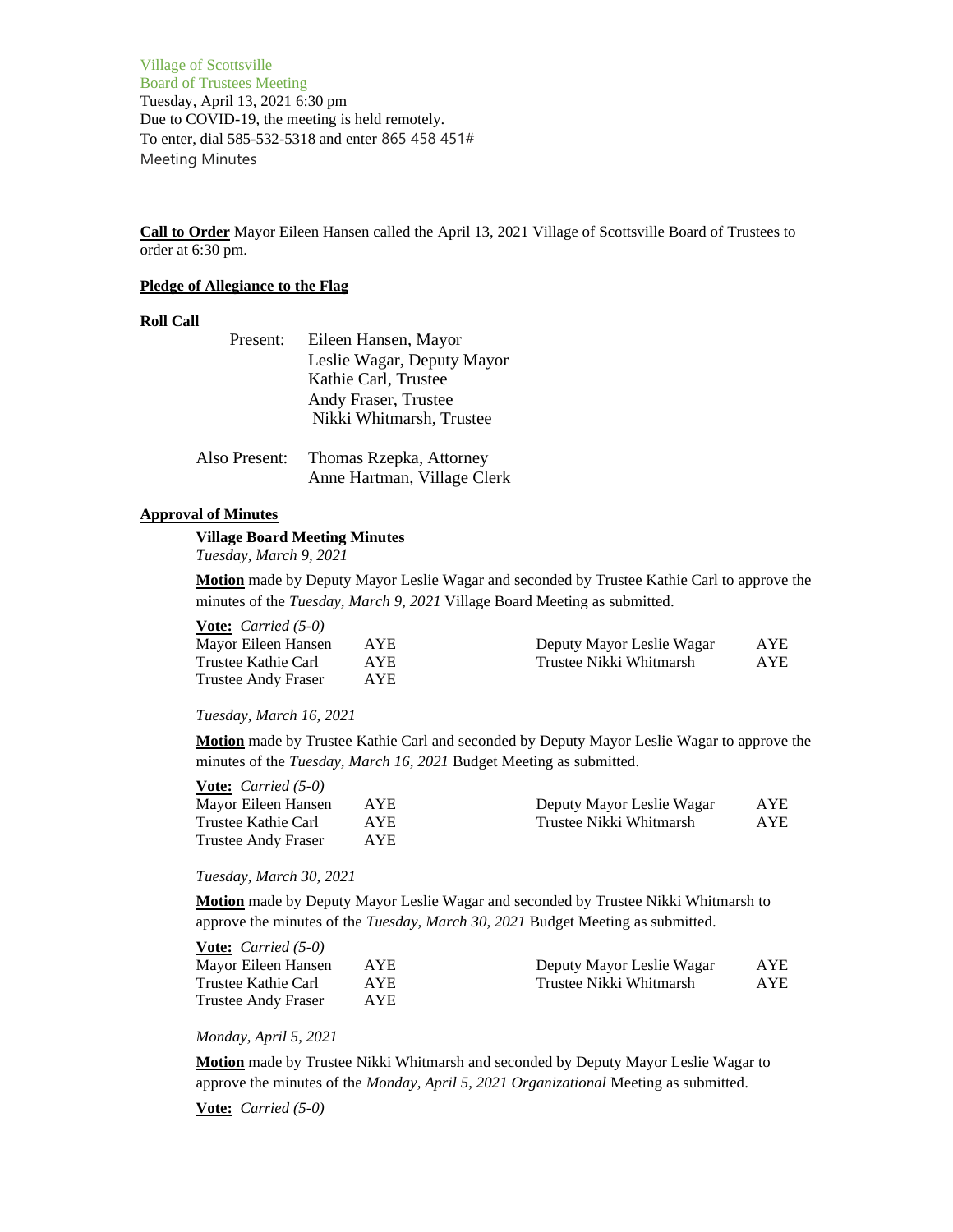| Mayor Eileen Hansen        | <b>AYE</b> |
|----------------------------|------------|
| Trustee Kathie Carl        | <b>AYE</b> |
| <b>Trustee Andy Fraser</b> | <b>AYE</b> |

| Mayor Eileen Hansen | AYE. | Deputy Mayor Leslie Wagar | $_{\rm AYE}$ |
|---------------------|------|---------------------------|--------------|
| Trustee Kathie Carl | AYE. | Trustee Nikki Whitmarsh   | AYE          |

### **Public Before the Board**

Nick Pearl

# **Public Hearing**

*Mayor Hansen opened the public hearing by reading the notice from the Sentinel at pm.*

# **Legal Notice Notice of Public Hearing Village of Scottsville**

PLEASE TAKE NOTICE that the Village of Scottsville Board of Trustees will hold a Public Hearing on Tuesday, April 13, 2021 at 6:45 pm to consider approval of the proposed 2021-2022 Budget. Due to Executive Orders 202.1 and 202.15, the meeting will be held remotely.

The meeting can be accessed by dialing in from a phone at [585-532-5318](tel:+1%20585-532-5318,,201441081# ) when prompted add the Conference ID: 865 458 451#

A copy of the Tentative Budget is available on the Village website www.scottsvilleny.org.

*Public Comment opened at 6:46 pm.* Public Comment: No public in attendance and no correspondence received in the Clerk's office on the proposed budget.

*Public Comment closed and Board Comment opened at 6:47pm.* Board Comment:

*Public Hearing closed at 6:48 pm.*

**Motion** made by Trustee Kathie Carl and seconded by Deputy Mayor Leslie Wagar to approve the proposed 2021-2022 Budget.

**Vote:** *Carried (5-0)* Trustee Andy Fraser AYE

Mayor Eileen Hansen AYE Deputy Mayor Leslie Wagar AYE<br>
Trustee Kathie Carl AYE Trustee Nikki Whitmarsh AYE Trustee Kathie Carl AYE Trustee Nikki Whitmarsh AYE

# **Reports - Attorney Thomas Rzepka**

#### **Finalized all fire district agreements**

# **Department Reports**

### **Building Inspector/Code Enforcement Officer**

To follow up on last month's meeting regarding issues on Main Street. After speaking with Mayor Hansen we agreed and will be sending letters out to all tenants living on Main Street to remind them that there is a 2hr max on parking and no overnight parking is allowed. We will be going up Main Street and making sure a clear path of at least 36" is being kept clear for foot traffic and also is required by ADA. A letter to Sons of Jerusalem has been sent advising them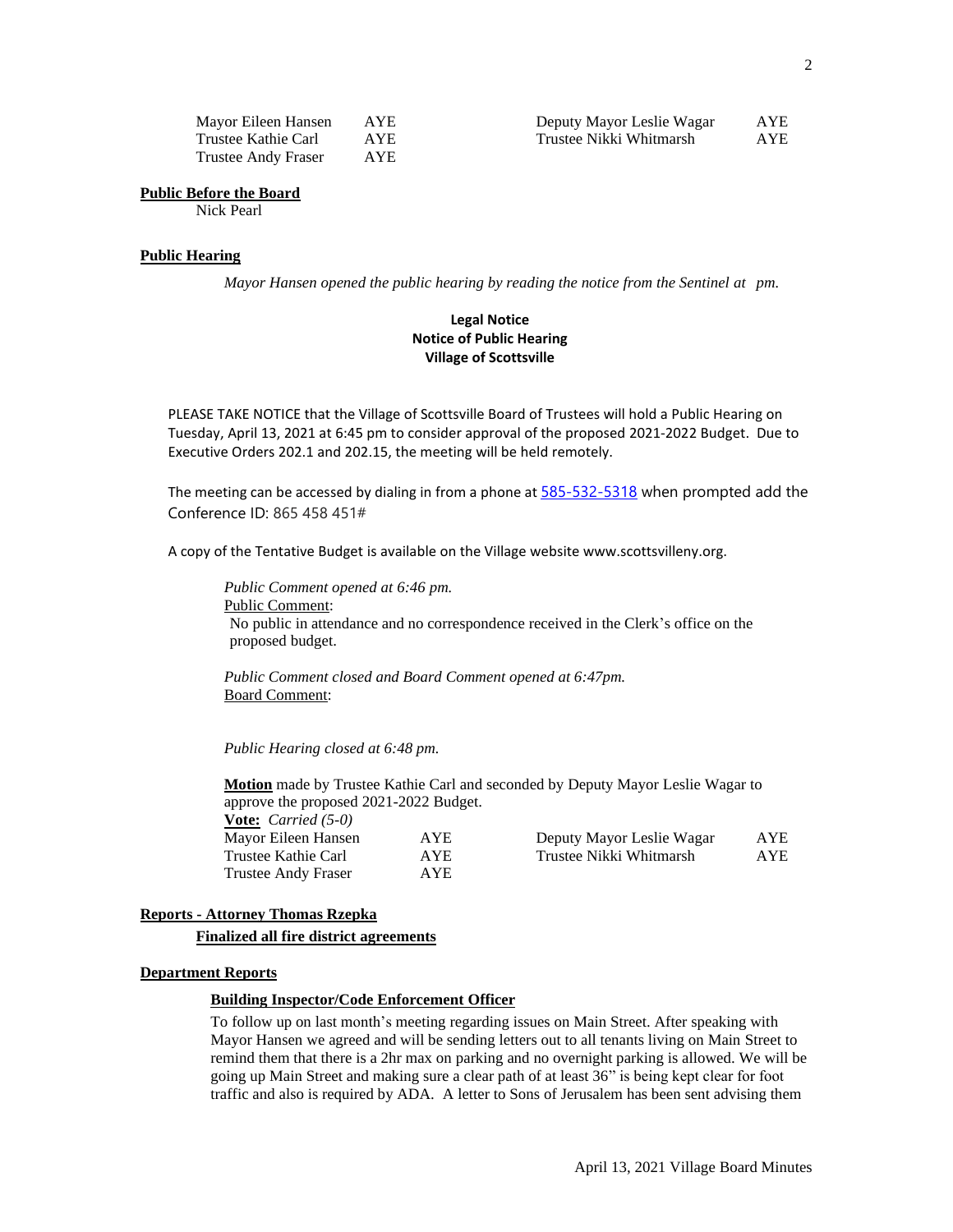that they cannot reserve parking spots and must obey the two-hour parking limit. Warning tags will be placed on cars or bikes that have been parked overnight and after the second offence tickets will be issued.

Like I have stated in the past I am only in the office part time and If I see it, I will enforce the parking. If someone sees and ongoing issue with the same vehicles please let my office know, when and where this is happening.

#### *Building Department:*

-Closed out eight open permits and issued either a Certificate of Compliance or Certificate of Occupancy's for all.

-Building permits are starting to ramp up with the nicer weather coming, phone has been ringing no stop with residents inquiring about building permit questions.

*New Permits Issued:* 

21-004 Basement Renovation

21-005 Pool Deck

21-006 Solar Energy Addition to existing panels on the roof

21-007 Pool Deck

21-008 Deck along with tear down of the existing deck

21-003 Inground Pool

#### *Fire Marshal:*

One call out by FD regarding a flooded vacant home. Contacted the owner and they have taken care of the issue.

Annual Public Assemblies have started for 2021 along with other required inspections by Code. Reminder NYS Burn Ban is now in effect until May 16<sup>th</sup>, also no burning of trash or rubbish is allowed in the Village

### *Code Enforcement:*

With the nice weather upon us and people getting outside, numerous neighbor and concerned resident complaints have been coming in regarding property maintenance. All verified complaints have either been addressed or Notice of Violations have been sent to the problem addresses.

Thanks, and as always please feel free to contact me with any questions. --Doug

### **DPW – Ken Bohn & Todd Schwasman**

Rochester Street – stump grinding/soil and seeding Johnson Park maintenance/cleaning Set up skate park Plow damage repair Pot holes fixed Prepped mowers for Spring 1-ton maintenance/salter and plow removed Johnson Park pavilion flooring priced

Discussion – where is the money coming from? The Board would like two more quotes and know the guarantee on the work performed.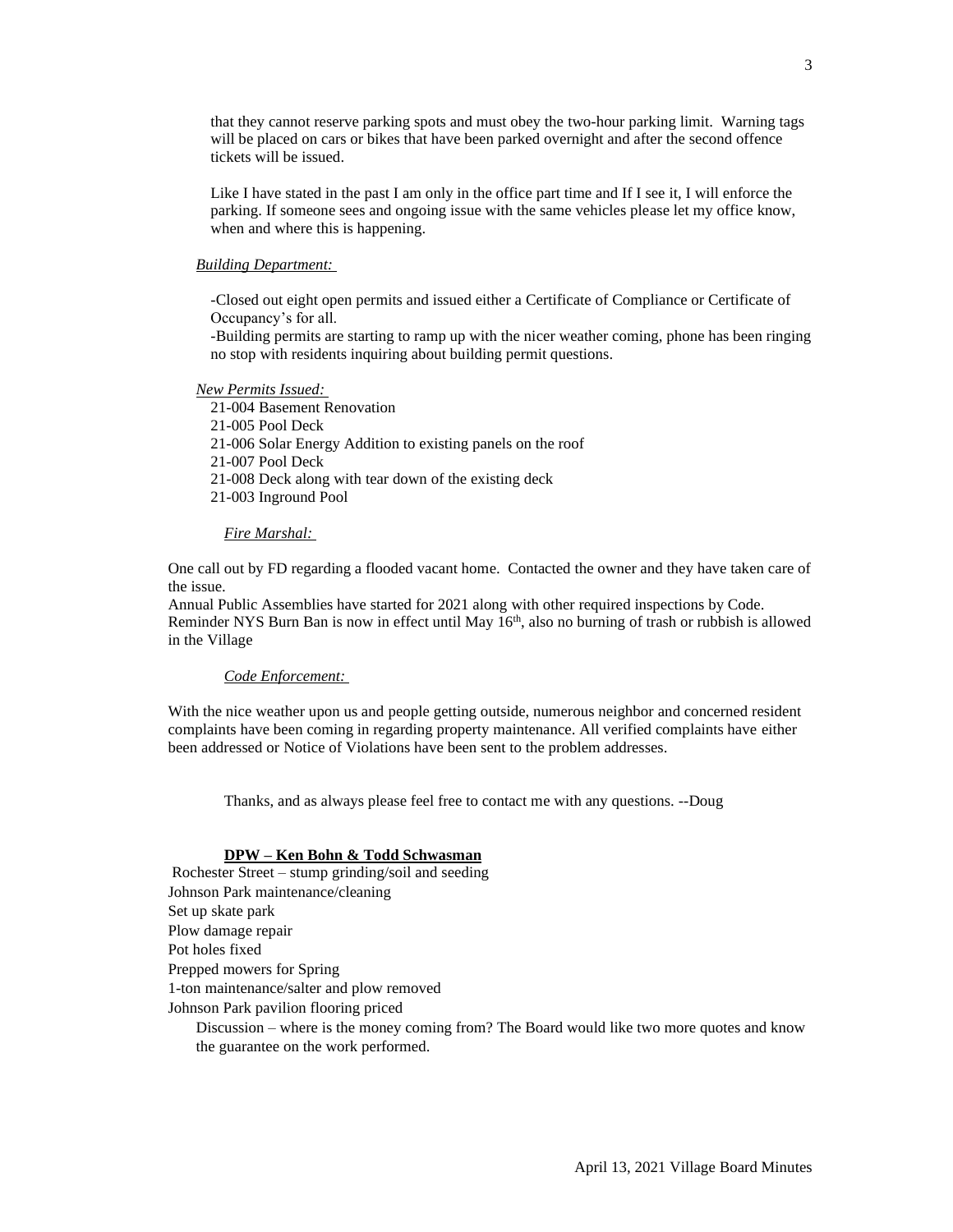#### *Discussion*

Johnson Park Rental and bathrooms for SAA and volleyball Park rental may resume, fees will need to be increased due to added sanitizing Per CDC COVID19 guidelines, restrooms will need to be cleaned after each use Sports teams will need to cover the cost of cleaning if they will be using the bathrooms. Discussion will continue next month

**Motion** made by Deputy Mayor Leslie Wagar and seconded by Trustee Kathie Carl to raise the Johnson Park rental fee for residents from \$75.00 to \$95.00 and non-residents from \$124.00 to \$145.00 to cover the additional cost of cleaning the facility effective immediately.

| <b><u>Vote:</u></b> <i>Carried</i> $(5-0)$ |            |                           |      |
|--------------------------------------------|------------|---------------------------|------|
| Mayor Eileen Hansen                        | <b>AYE</b> | Deputy Mayor Leslie Wagar | AYE. |
| Trustee Kathie Carl                        | AYE.       | Trustee Nikki Whitmarsh   | AYE. |
| Trustee Andy Fraser                        | AYE.       |                           |      |

**Motion** made by Deputy Mayor Leslie Wagar and seconded by Trustee Andy Fraser to raise the Johnson Park cleaning payment from \$30.00 to \$50.00 to clean the entire facility and \$30.00 to clean just the bathrooms after sport team use.<br>Motor Canni  $d(5,0)$ **Vote:** *Carried (5-0)*

| <b>vote:</b> Carriea $(3-0)$ |            |                           |            |
|------------------------------|------------|---------------------------|------------|
| Mayor Eileen Hansen          | <b>AYE</b> | Deputy Mayor Leslie Wagar | AYE        |
| Trustee Kathie Carl          | AYE.       | Trustee Nikki Whitmarsh   | <b>AYE</b> |
| <b>Trustee Andy Fraser</b>   | AYE.       |                           |            |

# **Treasurer – Katie Garner**

### *Pay Bills:*

**Motion** made by Deputy Mayor Leslie Wagar and seconded by Trustee Kathie Carl to approve payables on the AP Check Register Report through April 13, 2021 and prepaid bills with General Payables totaling *\$*29,834.80.

#### **Vote:** *Carried (5-0)*

| Mayor Eileen Hansen        | <b>AYE</b> | Deputy Mayor Leslie Wagar | <b>AYE</b> |
|----------------------------|------------|---------------------------|------------|
| Trustee Kathie Carl        | AYE.       | Trustee Nikki Whitmarsh   | <b>AYE</b> |
| <b>Trustee Andy Fraser</b> | AYE.       |                           |            |

*Treasurers Report:*

Budget items Sewer Units Received \$14,070.00 for sale of old garbage truck Received \$3,300.00 for remainder of Forestry Board Grant Received payment from town for annual sewer district

#### *Expenses:*

Budget Transfers:

Overspent Lines Why? SF.3410.4 Fire Contractual (300.14) A.8140.1 Storm Sewers Salaries (2,728.68) A.8140.4 Storm Sewers Contractual (1,024.46)

| Descriptions                | To     | From   |
|-----------------------------|--------|--------|
|                             |        |        |
| SF.3410.4 Fire Contractual  | 300.14 |        |
| SF.1620.41<br>Fire Facility |        | 300.14 |
|                             |        |        |

*\*Hopefully agreement is signed and accounts can be transferred*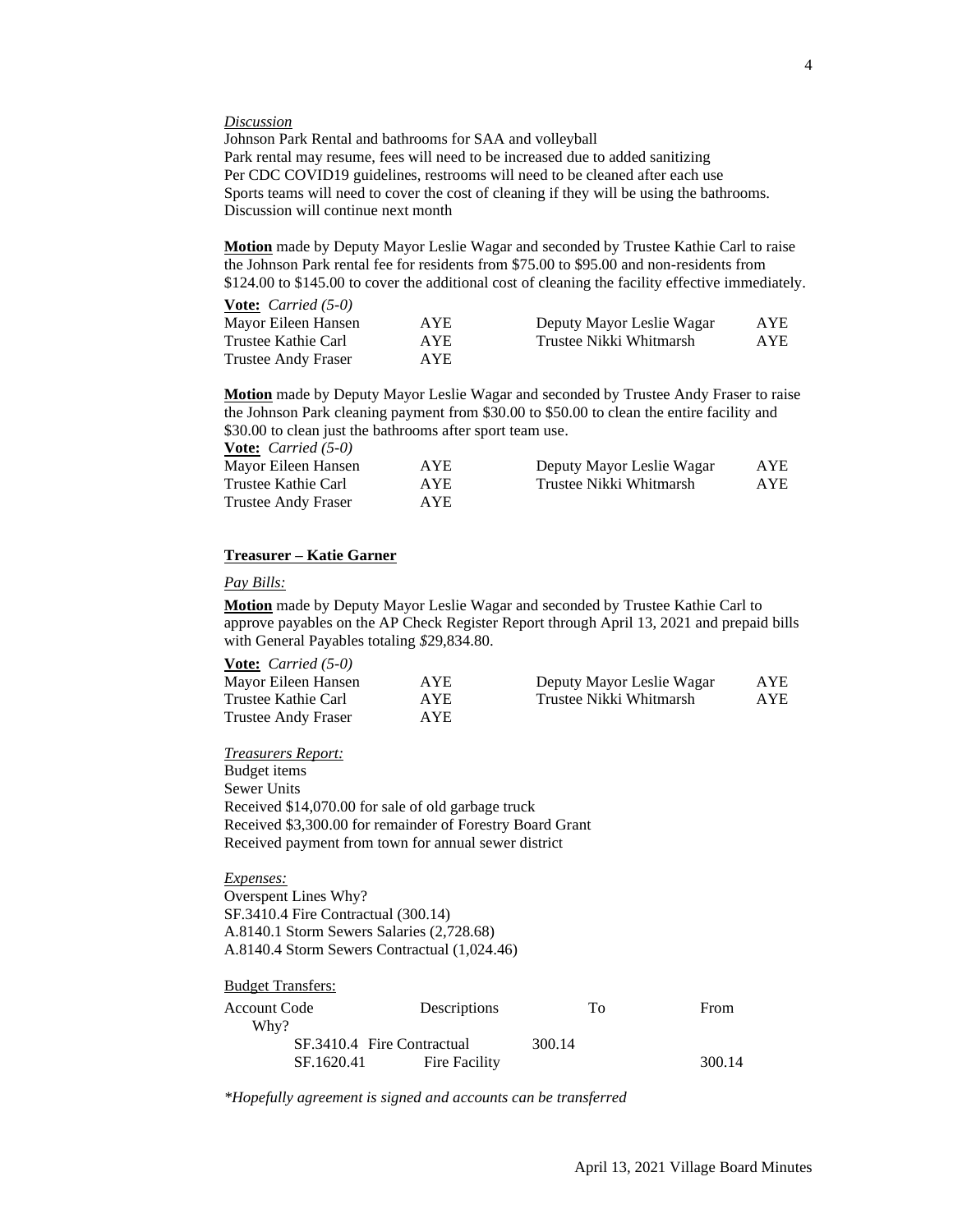**Motion** made by Trustee Kathie Carl and seconded by Deputy Mayor Leslie Wagar to approve the budget transfers as listed above from the April 2021 Treasurers Report in an amount of \$300.14.

**Vote:** *Carried (4-0-1 Abstention)*

| Mayor Eileen Hansen | AYE. | Deputy Mayor Leslie Wagar | <b>AYE</b> |
|---------------------|------|---------------------------|------------|
| Trustee Kathie Carl | AYE. | Trustee Nikki Whitmarsh   | ABSTAIN    |
| Trustee Andy Fraser | AYE. |                           |            |

#### **Clerk – Anne Hartman**

E-One title application sent in Fire vehicles titles signed over to the FD

#### **Trustee Reports:**

Deputy Mayor Leslie Wagar – Communications Gone over website information Meeting tomorrow with the Genesee Valley Pennysaver

Trustee Andy Fraser – Grants

Focus on specific grants use inhouse, MRB or an individual grant writer would be cheaper than the firms Ask MRB to look for grants on related projects Need a plan, schedule and a budget, infrastructure grants coming out soon

Trustee Nikki Whitmarsh – Planning Board/Zoning Board of Appeals

Approved 30-32 Scott Crescent lot realignment May meeting voting on a new Chair and Co-Chair for both Planning and Zoning Boards

Trustee Kathie Carl - Finance No report

### **Mayor's Reports - Eileen Hansen**

Nominated two Scottsville WWI veterans to Congressman Jacobs office Veteran of the Month

The resolution for Climate Smart Community was approved in 2017

May 1 a small Arbor Day celebration and I Love My Park Clean Up Day

State Legislature agreed on legalizing cannabis, local municipalities have the option of opting out of dispensaries or onsite consumption, this decision must be made by Dec. 31, 2021 with a local law, more info to come. If Village opts out forfeits the revenue.

American Rescue Act of 2021 – COVID relief for municipalities with limited use DOT has completed a review of the intersection of Rte. 383 and Rte. 253 and the concerns we had with the traffic, 2 crashes per year, warning signs meet current standards, site distance is not limited, based on review pavement lines will be updated

#### **Old Business**

No old business

#### **New Business**

17 Maple St vacant lot will need an address assigned to it

#### *Forestry Board Appointment*

**Motion** made by Trustee Kathie Carl and seconded by Trustee Nikki Whitmarsh to appoint Wendy Marks as a full sitting member of the Forestry Board. **Vote:** *Carried (5-0)*